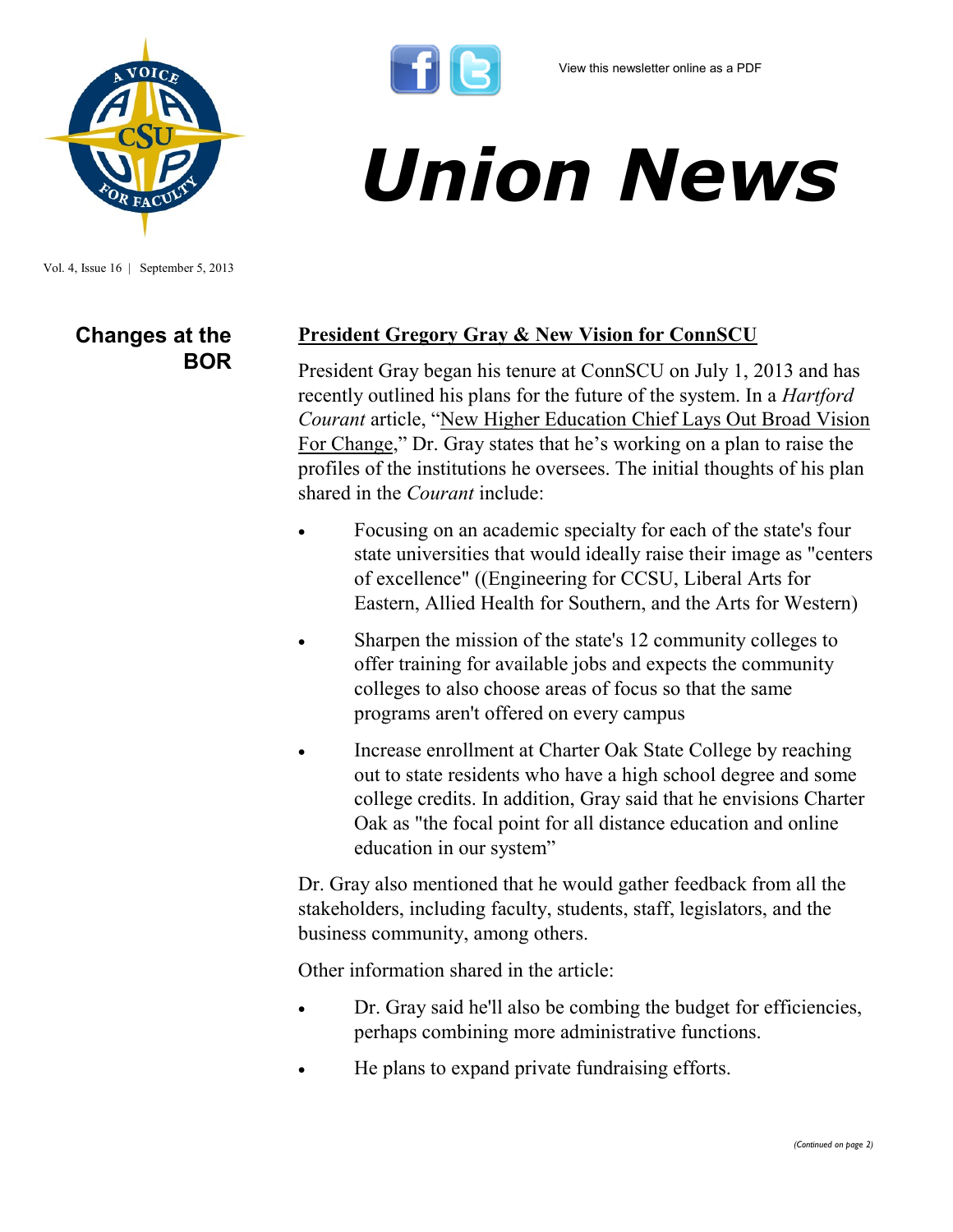## **Changes at the BOR—Continued**

*(Continued from page 1)*

A special meeting of the Board of Regents was held on August 29 with the sole agenda item being a discussion of "ConnSCU future planning" (BOR Press Release: [Board of Regents Discuss a Plan](http://www.ct.edu/newsroom/board_of_regents_discuss_a_plan_for_connscus_future)  [for ConnSCU's Future](http://www.ct.edu/newsroom/board_of_regents_discuss_a_plan_for_connscus_future)). The meeting began with a presentation from Dr. James McCormick, a consultant from AGB Search, the company that ran the search for President Gray. Dr. McCormick is also Chancellor Emeritus of the Minnesota State Colleges and Universities System and Chancellor Emeritus of the Pennsylvania State System of Higher Education and was involved in the reorganization and mergers that took place in both of those systems.

After a ten minute presentation, the Regents were given time for questions, but they mostly used the time for comments on the importance of using technology and how quickly they would like to see changes occur at ConnSCU. It was apparent that the majority of Regents who spoke believe the changes can't occur soon enough. President Gray assured the Regents that he understands their sense of urgency, while recognizing the need for stakeholders to review and comment on the plan before it is implemented.

The meeting was recorded by CT-N and can be viewed [here.](http://www.ct-n.com/ctnplayer.asp?odID=9362) For additional information, please see the following:

[New Regents President Has Ambitions For Charter Oak College](http://www.courant.com/news/education/hc-charter-oak-state-college-0902-20130830,0,7221412.story) *(Hartford Courant)*

[A Note from President Gray](http://www.ct.edu/files/update/Sept-2013.html)

#### **BOR Chairman Lewis Robinson Resigns**

Lewis Robinson, Jr. resigned as Chairman of the Board of Regents on August 1, and it was later revealed that Governor Malloy has requested his resignation. While Governor Malloy has been criticized in the press and by some prominent Republicans for this action, CSU-AAUP is supportive of appointing a new BOR Chair, preferably an individual who has a better understanding of public higher education in Connecticut and is willing to work with all of the BOR's constituencies, especially the faculty, staff, and students of the ConnSCU institutions.